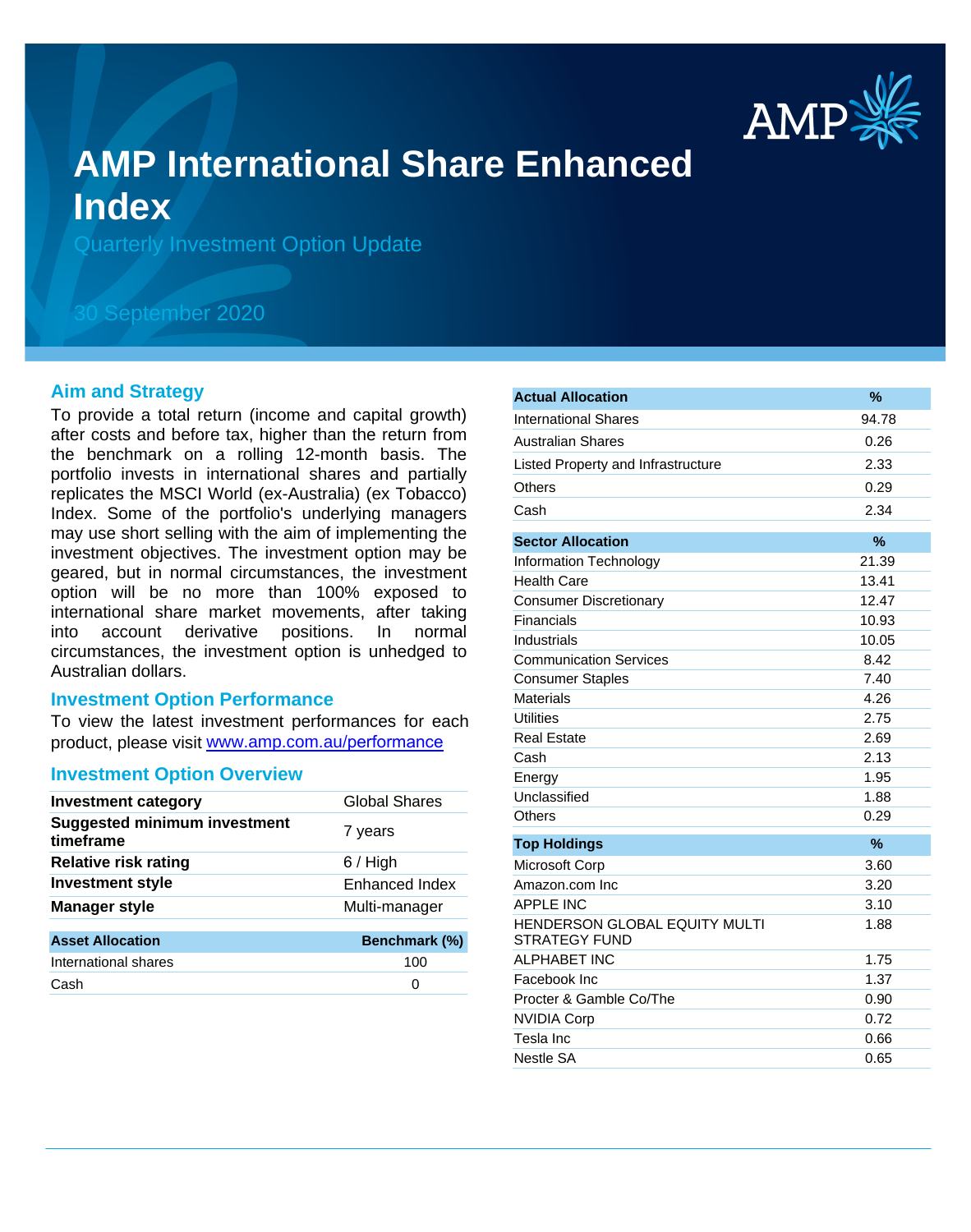| <b>Region Allocation</b> | %     |
|--------------------------|-------|
| North America            | 68.23 |
| Europe ex UK             | 15.76 |
| Japan                    | 7.82  |
| United Kingdom           | 4.15  |
| Cash                     | 2.33  |
| Asia ex Japan            | 1.60  |
| Australasia              | 0.06  |
| Others                   | 0.06  |
|                          |       |

# **Market Review**

Global share markets rose strongly in the first half of the September quarter, before pulling back somewhat towards the end of the period to finish up by 6.87%, as measured by the MSCI World ex Australia index. Growing confidence around the speed of the global economic recovery, better than expected corporate earnings, improved manufacturing activity data and reasonably strong US jobs figures all contributed to the strong rise. This was despite some renewed fears around further waves of COVID-19 and more specifically, how governments might react to renewed outbreaks. Geopolitical tensions abounded, though this was mostly treated as noise by markets. Towards the end of the quarter, a marked correction in technology stocks occurred, which in turn pulled the broader market down somewhat. Amid a strong Chinese economic recovery and growing demand for commodities, emerging markets also rose over the period, outperforming developed markets and returning 8.65% as measured by the MSCI Emerging Markets index. (All indices quoted in local currency terms and on a total-return basis, unless otherwise stated.)

# **Outlook**

The medium-term outlook for earnings remains generally hard to predict; and varies greatly depending on company specifics. We continue to believe investors should exercise caution, particularly where prices have risen quickly. Amid changing consumer dynamics, many companies will likely struggle for some time, while stronger businesses are likely to emerge from the COVID-19 crisis with gained market share. Although pressure on some global economies has begun to ease, risks of further COVID-19 breakouts; and indeed, the manner in which governments choose to respond, remain a risk. Governments generally continue to implement supportive monetary and fiscal programmes to ease shorter-term burdens and keep economies more resilient, though some concern is growing around the sustainability of some programmes. Despite this, we believe the longer-term market trend will remain to the upside. As always, while the near-term direction of markets is impossible to accurately predict, we believe that those with a diversified portfolio of quality businesses, bought at a reasonable price, are likely to do well over the long term.